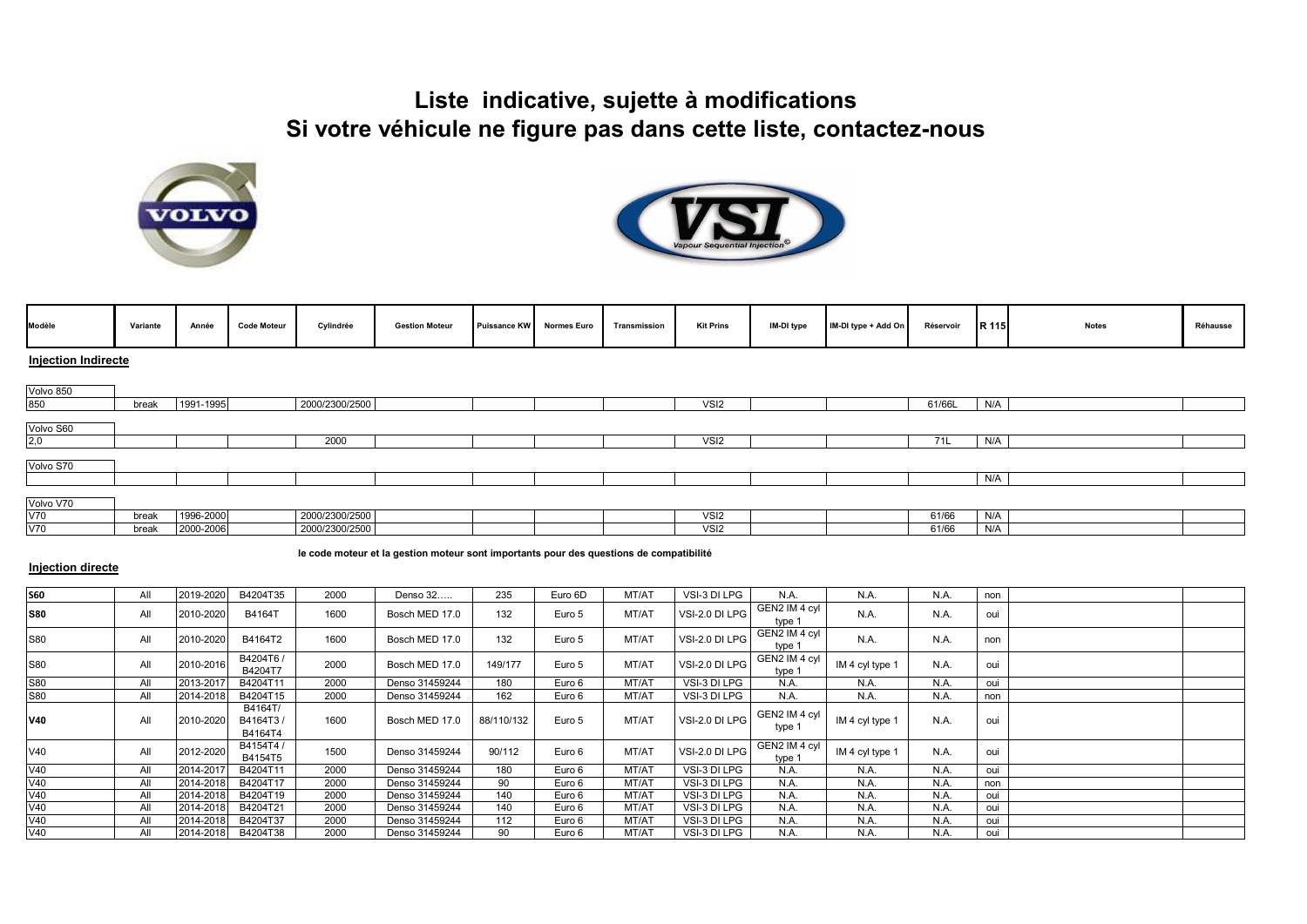## **Liste indicative, sujette à modifications Si votre véhicule ne figure pas dans cette liste, contactez-nous**





| Modèle     | Variante | Année     | <b>Code Moteur</b>   | Cylindrée | <b>Gestion Moteur</b> | <b>Puissance KW</b> | <b>Normes Euro</b> | Transmission | <b>Kit Prins</b> | IM-DI type              | IM-DI type + Add On | Réservoir | R 115 | <b>Notes</b> | Réhausse |
|------------|----------|-----------|----------------------|-----------|-----------------------|---------------------|--------------------|--------------|------------------|-------------------------|---------------------|-----------|-------|--------------|----------|
| V60/S60    | All      | 2010-2015 | B4164T/<br>B4164T3   | 1600      | Bosch MED 17.0        | 110/132             | Euro 5             | MT/AT        | VSI-2.0 DI LPG   | GEN2 IM 4 cyl<br>type 1 | IM 4 cyl type 1     | N.A.      | oui   |              |          |
| V60/S60    | All      | 2010-2015 | B4164T2              | 1600      | Bosch MED 17.0        | 132                 | Euro 5             | MT/AT        | VSI-2.0 DI LPG   | GEN2 IM 4 cyl<br>type 1 | IM 4 cyl type 1     | N.A.      | non   |              |          |
| V60/S60    | All      | 2011-2016 | B4204T6/<br>B4204T7  | 2000      | Bosch MED 17.0        | 149/177             | Euro 5             | MT/AT        | VSI-2.0 DI LPG   | GEN2 IM 4 cyl<br>type 1 | IM 4 cyl type 1     | N.A.      | oui   |              |          |
| V60/S60    | All      | 2013-2018 | B4204T9              | 2000      | Denso 31312484        | 225                 | Euro 6             | MT/AT        | VSI-3 DI LPG     | N.A.                    | N.A.                | N.A.      | non   |              |          |
| V60        | All      | 2014-2018 | B4154T4              | 1500      | Denso 31459244        | 112                 | Euro 6             | MT/AT        | VSI-2.0 DI LPG   | GEN2 IM 4 cyl<br>type 1 | IM 4 cyl type 1     | N.A.      | oui   |              |          |
| V60/S60    | All      | 2014-2018 | B4154T5              | 1500      | Denso 31459244        | 90                  | Euro 6             | MT/AT        | VSI-2.0 DI LPG   | GEN2 IM 4 cyl<br>type 1 | IM 4 cyl type 1     | N.A.      | oui   |              |          |
| V60/S60    | All      | 2014-2018 | B4204T11             | 2000      | Denso 31459244        | 180                 | Euro 6             | MT/AT        | VSI-3 DI LPG     | N.A.                    | N.A.                | N.A.      | oui   |              |          |
| V60        | All      | 2014-2018 | B4204T15             | 2000      | Denso 31459244        | 162                 | Euro 6             | MT/AT        | VSI-3 DI LPG     | N.A.                    | N.A.                | N.A.      | non   |              |          |
| V60/S60    | All      | 2014-2018 | B4204T19             | 2000      | Denso 31459244        | 140                 | Euro 6             | MT/AT        | VSI-3 DI LPG     | N.A.                    | N.A.                | N.A.      | oui   |              |          |
| V60/S60    | All      | 2014-2018 | B4204T37             | 2000      | Denso 31459244        | 112                 | Euro 6             | MT/AT        | VSI-3 DI LPG     | N.A.                    | N.A.                | N.A.      | oui   |              |          |
| V60        |          | 2015-2020 | B4204T37             | 2000      | Denso 31459244        | 112                 | Euro 6             | MT/AT        | VSI-2.0 DI CNG   | GEN2 IM 4 cyl<br>type 1 | IM 4 cyl type 1     | N.A.      | non   |              |          |
| V60        | All      | 2017-2018 | B4204T29             | 2000      | Denso 32203480        | 240                 | Euro 6D            | MT/AT        | VSI-3 DI LPG     | N.A.                    | N.A.                | N.A.      | non   |              |          |
| V60/S60    | All      | 2018-2020 | B4204T26             | 2000      | Denso 32203480        | 184                 | Euro 6D            | MT/AT        | VSI-3 DI LPG     | N.A.                    | N.A.                | N.A.      | non   |              |          |
| V60/S60    | All      | 2018-2020 | B4204T26             | 2000      | Denso 32242004        | 184                 | Euro 6D            | MT/AT        | VSI-2.0 DI CNG   | GEN2 IM 4 cyl<br>type 1 | N.A.                | N.A.      | non   |              |          |
| V60/S60    | All      | 2018-2020 | B4204T29             | 2000      | Denso 32242004        | 228/240             | Euro 6D            | MT/AT        | VSI-3 DI LPG     | N.A.                    | N.A.                | N.A       | non   |              |          |
| V60/S60    | All      | 2019-     | B4204T31             | 2000      | Denso 32242004        | 140                 | Euro 6D            | MT/AT        | VSI-3 DI LPG     | N.A.                    | N.A.                | N.A.      | non   |              |          |
| <b>V70</b> | All      | 2010-2015 | B4164T               | 1600      | Bosch MED 17.0        | 132                 | Euro 5             | MT/AT        | VSI-2.0 DI LPG   | GEN2 IM 4 cyl<br>type 1 | N.A.                | N.A.      | oui   |              |          |
| V70        | All      | 2010-2015 | B4164T2              | 1600      | Bosch MED 17.0        | 132                 | Euro 5             | MT/AT        | VSI-2.0 DI LPG   | GEN2 IM 4 cyl<br>type 1 | N.A.                | N.A.      | non   |              |          |
| V70        | All      | 2011-2016 | B4204T6 /<br>B4204T7 | 2000      | Bosch MED 17.0        | 149/177             | Euro 5             | MT/AT        | VSI-2.0 DI LPG   | GEN2 IM 4 cyl<br>type 1 | IM 4 cyl type 1     | N.A.      | oui   |              |          |
| V70        | All      | 2016-2017 | B4204T11             | 2000      | Denso 31459244        | 180                 | Euro 6             | MT/AT        | VSI-3 DI LPG     | N.A.                    | N.A.                | N.A.      | oui   |              |          |
| V70        | All      | 2016-2017 | B4204T19             | 2000      | Denso 31459244        | 140                 | Euro 6             | MT/AT        | VSI-3 DI LPG     | N.A.                    | N.A.                | N.A.      | oui   |              |          |
| V90/S90    | All      | 2016-2020 | B4204T23             | 2000      | Denso 32203480        | 187                 | Euro 6D            | MT/AT        | VSI-3 DI LPG     | N.A.                    | N.A.                | N.A.      | non   |              |          |
| V90/S90    | All      | 2016-2020 | B4204T35             | 2000      | Denso 31.             | 235/246             | Euro 6             | MT/AT        | VSI-3 DI LPG     | N.A.                    | N.A.                | N.A.      | oui   |              |          |
| V90/S90    | All      | 2018-2020 | B4204T35             | 2000      | Denso 32              | 235/246             | Euro 6D            | MT/AT        | VSI-3 DI LPG     | N.A.                    | N.A.                | N.A.      | non   |              |          |
| V90/S90    | All      | 2017-2020 | B4204T26             | 2000      | Denso 32203480        | 184                 | Euro 6D            | MT/AT        | VSI-2.0 DI CNG   | GEN2 IM 4 cyl<br>type 1 | IM 4 cyl type 1     | N.A.      | non   |              |          |
| V90/S90    | All      | 2016-2020 | B4204T27             | 2000      | Denso 31.             | 235                 | Euro 6             | MT/AT        | VSI-3 DI LPG     | N.A.                    | N.A.                | N.A.      | oui   |              |          |
| V90/S90    | All      | 2016-2020 | B4204T27             | 2000      | Denso 32              | 235                 | Euro 6D            | MT/AT        | VSI-3 DI LPG     | N.A.                    | N.A.                | N.A.      | non   |              |          |
| V90/S90    | All      | 2016-2020 | B4204T27             | 2000      | Denso 31              | 246                 | Euro 6             | MT/AT        | VSI-3 DI LPG     | N.A.                    | N.A.                | N.A.      | oui   |              |          |